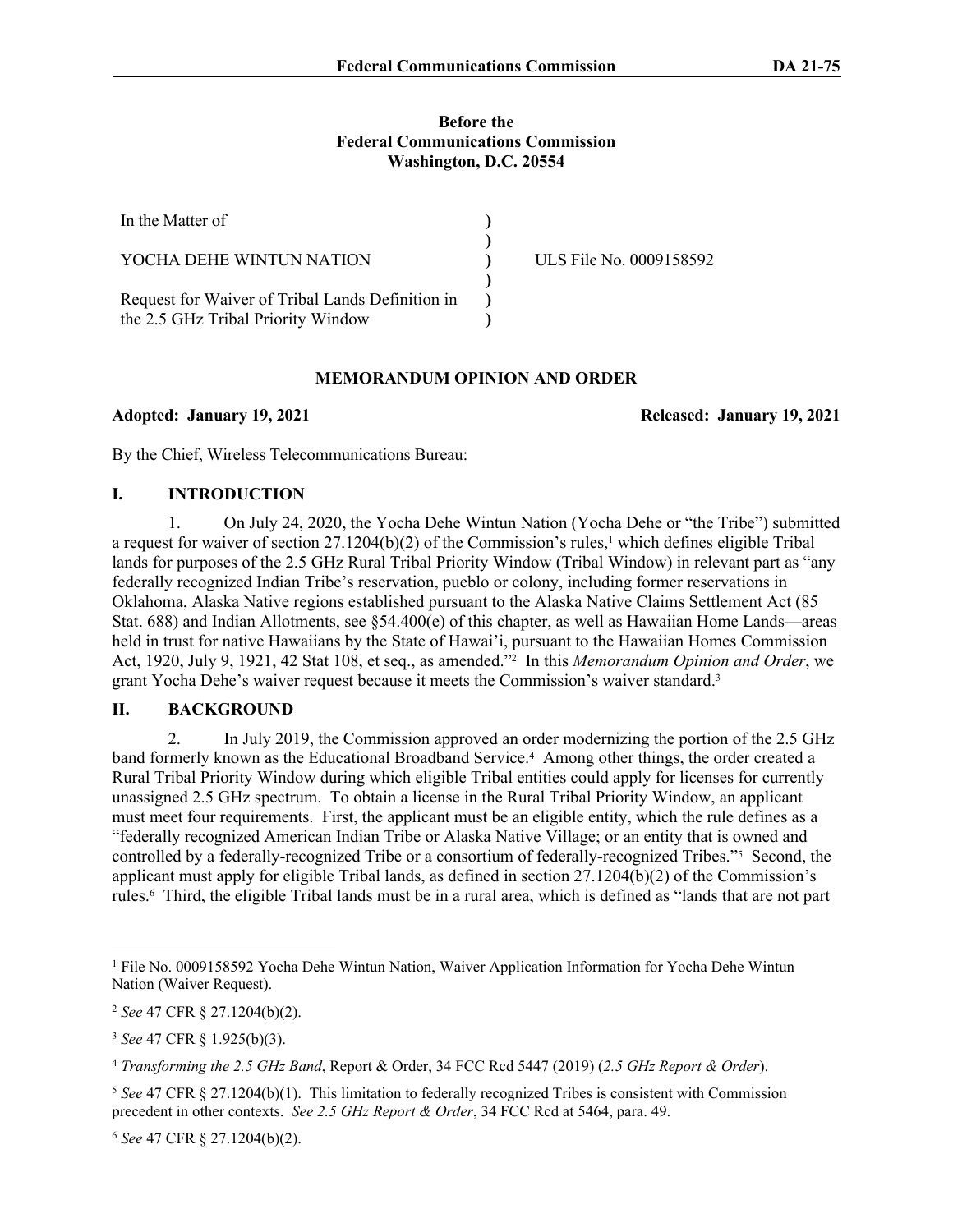of an urbanized area or urban cluster area with a population equal to or greater than 50,000."<sup>7</sup> Finally, the applicant must have a local presence on the eligible Tribal lands for which it is applying.<sup>8</sup>

3. Recently, the Commission denied a petition for reconsideration seeking adoption of the broader definition of Tribal lands contained in part 73 of our rules, which includes off-reservation trust lands, for purposes of the Tribal Window.<sup>9</sup> Specifically, "[t]he Commission required the direct participation of Tribal governments, or entities owned and controlled by such Tribes, in the 2.5 GHz context to ensure that licensees would have the requisite authority over the deployment of facilities and service on their rural Tribal lands."<sup>10</sup> The Commission recognized, however, that there might be "exceptions to the general rule" where case-by-case waivers would be appropriate allowing for the licensing of off-reservation lands in the Tribal Window.<sup>11</sup>

4. The Yocha Dehe filed two applications within the Tribal Window. The first application sought a license for two parcels of land that constitute the Tribe's reservation lands in Northern California.12 That application has been granted.13 The second application, which is the subject of this *Memorandum Opinion and Order*, requests a waiver of the Tribal lands definition in order to obtain a license for non-reservation trust lands adjacent to one of the reservation parcels.<sup>14</sup>

5. As detailed in its Waiver Request, the Yocha Dehe are developing a new community on the trust lands for Tribal members, including constructing homes, which are planned to be ready in 2021.15 The Yocha Dehe plan to provide services to these homes, including telephone and internet services. If this application is granted, the Yocha Dehe intend to use the resulting license to deploy fixed wireless solutions to the new homes and community.<sup>16</sup> The Tribe, working with a deployment partner, intends to begin providing service in 2021 and to provide service to the entire area by 2023.<sup>17</sup>

6. The instant application was accepted for filing on November 10, 2020.18 No petitions to deny or oppositions were filed against the application.

<sup>10</sup> *Id*.

<sup>11</sup> *Id.* at para. 23.

<sup>12</sup> File No. 0009136157 (filed July 6, 2020, amended July 24, 2020).

<sup>13</sup> File No. 0009136157 (granted Oct. 21, 2020).

<sup>15</sup> Waiver Request at 1.

<sup>16</sup> *Id*.

<sup>17</sup> *Id*.

<sup>7</sup> 47 CFR § 27.1204(b)(3).

<sup>8</sup> 47 CFR § 27.1204(b)(4). On January 6, 2020, the Wireless Telecommunications Bureau (Bureau) released a Public Notice setting forth the process for submitting applications in the 2.5 GHz Rural Tribal Priority Window, including details regarding how applicants could demonstrate compliance with the eligibility requirements or file requests for waiver. *Wireless Telecommunications Bureau Announces Procedures for 2.5 GHz Rural Tribal Priority Window*, Public Notice, 35 FCC Rcd 308 (2020).

<sup>9</sup> *See Transforming the 2.5 GHz Band*, Order on Reconsideration, FCC 20-183 (rel. Dec. 17, 2020) (*Reconsideration Order*) at para. 22.

<sup>&</sup>lt;sup>14</sup> Waiver Request at 1 (citing letters from the Department of the Interior reflecting approval of Application File No. J-541-2015 to place the lands in question in trust status).

<sup>18</sup> *Wireless Telecommunications Bureau Announces Additional 2.5 GHz Rural Tribal Priority Window License Applications Accepted for Filing*, Public Notice, 35 FCC Rcd 12850 (WTB 2020).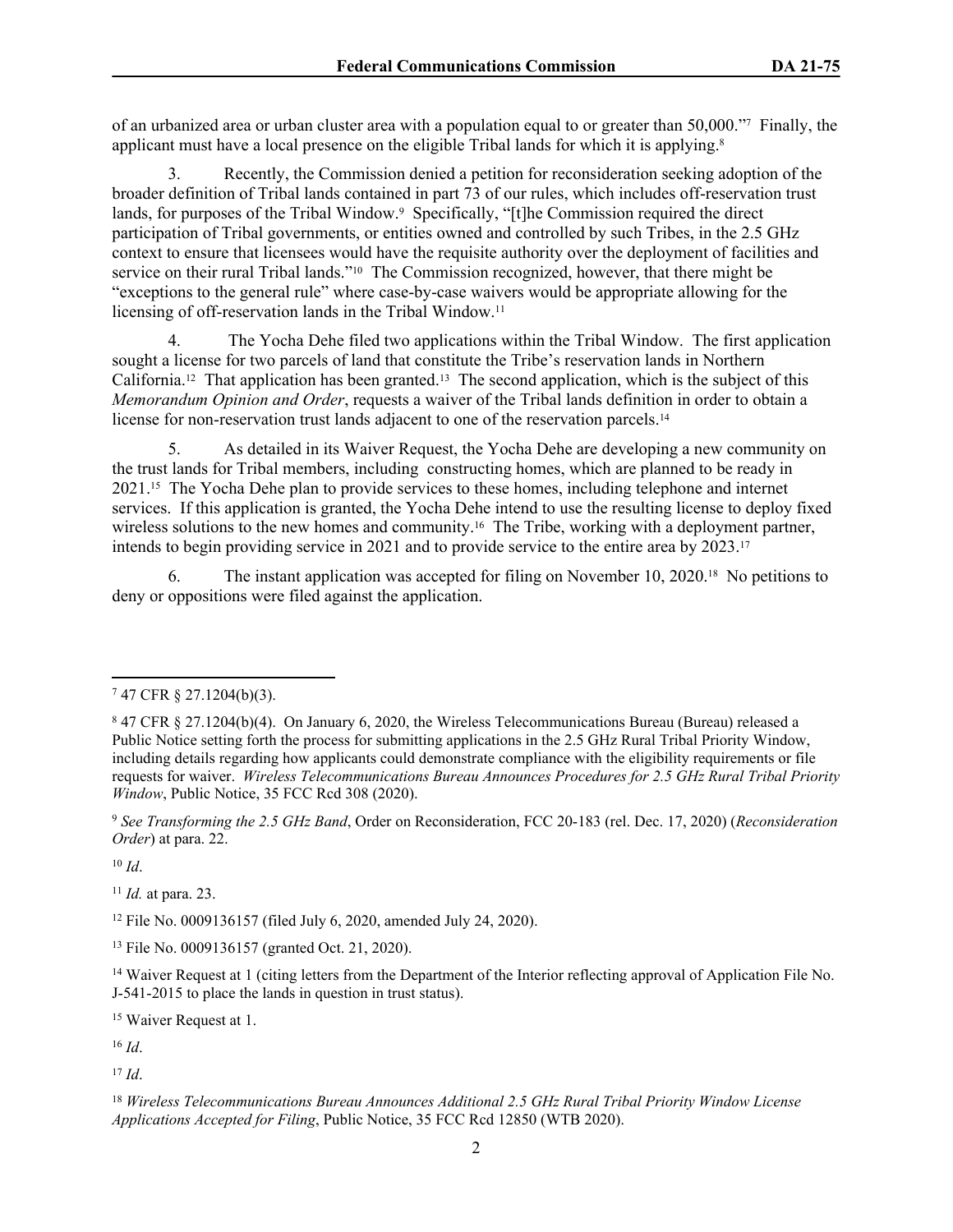# **III. DISCUSSION**

7. The Commission may grant a request for a waiver if it is shown that: (i) the underlying purpose of the rule(s) would not be served or would be frustrated by application to the instant case, and that a grant of the requested waiver would be in the public interest; or (ii) in view of unique or unusual factual circumstances of the instant case, application of the rule(s) would be inequitable, unduly burdensome or contrary to the public interest, or the applicant has no reasonable alternative.19 Here, we find that Yocha Dehe's showing meets the first prong of the Commission's waiver standard. Accordingly, we grant a waiver of section 27.1204(b)(2) of the Commission's rules to allow licensing of the non-reservation trust lands specified in the application.

8. "The Commission established a Tribal Priority Window to address the acute problem of lack of access to wireless communications services in rural Tribal areas."20 In this instance, we find that strictly applying the Tribal lands definition would be inconsistent with the Tribal Window's purpose of providing wireless communications services in rural Tribal areas. First, we find that the Yocha Dehe have shown that the trust lands in question are held for the specific benefit of the Tribe, and the Tribe's authority over the lands is adequately demonstrated by the fact that the Tribe is building a community for its Tribal members. We find based upon the showing made by Yocha Dehe, that treating these undisputedly rural lands as eligible Tribal lands under the Tribal Window would be consistent with the Tribal Window's purpose.21 We note that the lands in question are areas within the Tribe's current, demonstrated authority and are contiguous to part of the reservation lands for which we already have issued a license. Granting a waiver under these particular facts and circumstances would facilitate service on the Tribe's reservation by creating a larger contiguous service area covering both the reservation and adjoining trust lands held for the benefit of the Tribe. In particular, we find that a waiver would be in the public interest because the Yocha Dehe have demonstrated plans to use the spectrum to provide fixed wireless service on rural lands specifically held in trust for the Tribe's benefit.

9. We note that our decision here is limited to the suitability of these specific trust lands to be found as eligible Tribal lands under the Tribal Window. We make no determination as to the status of these trust lands with respect to other Commission rules or programs, nor for any other purpose.

# **IV. ORDERING CLAUSES**

10. Accordingly, IT IS ORDERED, pursuant to Sections 4(i), 303(c), and 309(a) of the Communications Act of 1934, as amended, 47 U.S.C. §§ 154(i), 303(c), 309(a), and Section 1.925(b)(3) of the Commission's Rules, 47 CFR § 1.925(b)(3), that the waiver request filed by the Yocha Dehe Wintun Nation on July 24, 2020 IS GRANTED, and Section 27.1204(b)(2) of the Commission's rules IS WAIVED to allow licensing of the land specified in the application.

<sup>19</sup> 47 CFR § 1.925(b)(3).

<sup>20</sup> *Reconsideration Order* at para. 4.

 $21$  The Commission has noted that the problem of lack of communications is particularly acute on rural Tribal lands. *See 2.5 GHz Report and Order*, 34 FCC Rcd at 5466, para. 56; *see also Inquiry Concerning Deployment of Advanced Telecommunications Capability to All Americans in a Reasonable and Timely Fashion*, 2020 Broadband Progress Report, 35 FCC Rcd 8986, 9013, para. 47 (2020) ("Rural Tribal lands continue to lag behind urban Tribal lands, with only 52.9% of all Tribal lands in rural areas having deployment of both [fixed and mobile broadband] services, as compared to 93.1% of Tribal lands in urban areas").